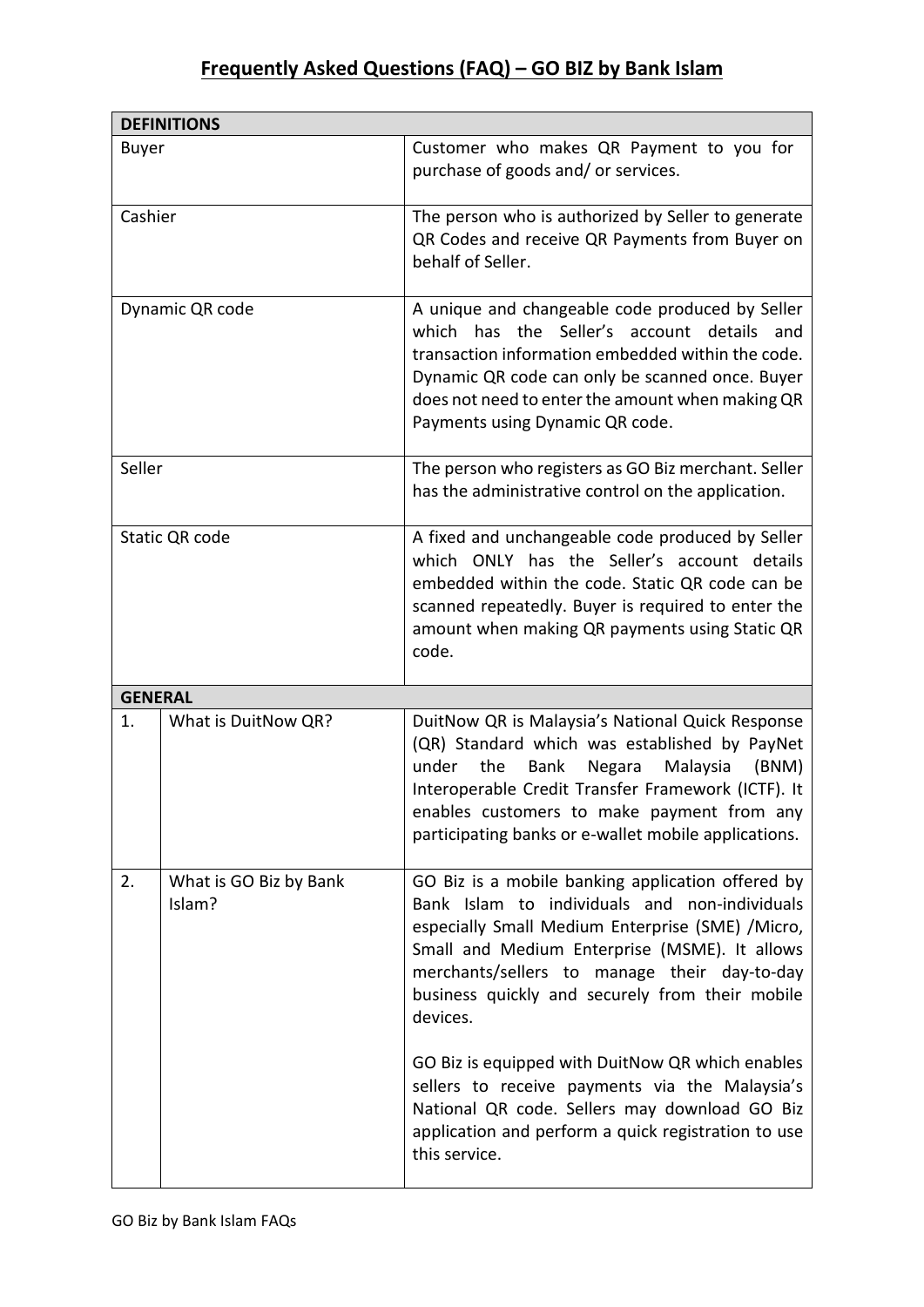| 3. | Who can apply for GO Biz?                                        | GO Biz can be applied by individuals, sole<br>with<br>proprietors<br>and<br>companies<br>business<br>registration ID who have an active transactional<br>investment, current and/or savings account with<br>Bank Islam.                                                                                                                                                                                                                                                                                                                                                                                                                                                                                                                                                                                                                                                                                                                                                                                                                                |
|----|------------------------------------------------------------------|--------------------------------------------------------------------------------------------------------------------------------------------------------------------------------------------------------------------------------------------------------------------------------------------------------------------------------------------------------------------------------------------------------------------------------------------------------------------------------------------------------------------------------------------------------------------------------------------------------------------------------------------------------------------------------------------------------------------------------------------------------------------------------------------------------------------------------------------------------------------------------------------------------------------------------------------------------------------------------------------------------------------------------------------------------|
| 4. | What are the types of mobile<br>devices which support GO<br>Biz? | GO Biz by Bank Islam is currently supported by any<br>smart phone and mobile device e.g. tablet with<br>specifications as below:-<br>a. iOS 10.0 and above<br>b. Android 8.0 and above<br>Please note that you cannot use the application if<br>your device is jail-broken or rooted. Always update<br>your operating system and<br>applications for<br>optimum service.                                                                                                                                                                                                                                                                                                                                                                                                                                                                                                                                                                                                                                                                               |
| 5. | What are the services available<br>in GO Biz?                    | Below are the available services:-<br>As a Seller<br>1. View account details for Current<br>Accounts/Savings Account/transactional<br>investment account that is tied to Seller's<br>stores.<br>2. View sales transaction history.<br>3. Generate Static and Dynamic QR Codes.<br>Manage/update own profile:<br>4.<br>Seller's details i.e. Business Type<br>i.<br>Category, Business Type, Business<br>Name, Email address, Business<br>Description and Source of Fund<br><b>Update Receiving Account</b><br>ii.<br>iii.<br>Change Password<br><b>Biometric Settings</b><br>iv.<br><b>Notification Settings</b><br>v.<br>5.<br>Outlet Management:<br><b>Switch Store Listing</b><br>i.<br><b>Create New Store</b><br>ii.<br>List Stores - Edit and/or Delete<br>iii.<br>6. Account Management:<br>Update the list of Current<br>i.<br>Accounts/Savings<br>Account/transactional investment<br>account that is tagged to the Seller's<br>profile.<br>7. Cashier Management:<br><b>Create Cashier</b><br>i.<br>List Cashier - Edit and/or Delete<br>ii. |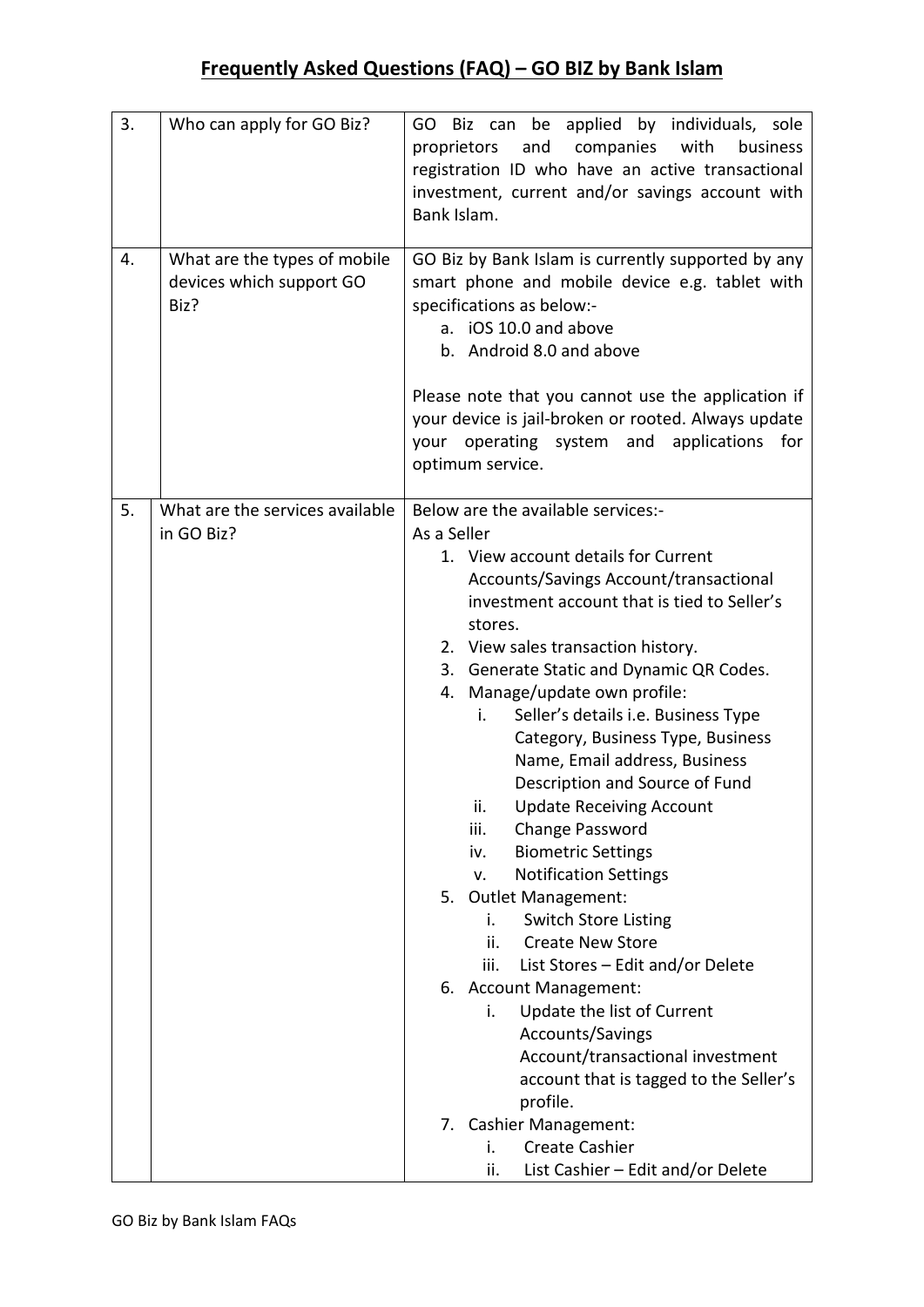|    |                                                       | As a Cashier:<br>1. View sales transaction history for assigned<br>Store.<br>2. Generate Static and Dynamic QR Codes.<br>3. Update own Profile:<br>Change Password<br>i.<br><b>Biometric Settings</b><br>ii.<br><b>Notification Settings</b><br>iii.                                                                                                                                                                                                                                                |
|----|-------------------------------------------------------|-----------------------------------------------------------------------------------------------------------------------------------------------------------------------------------------------------------------------------------------------------------------------------------------------------------------------------------------------------------------------------------------------------------------------------------------------------------------------------------------------------|
| 6. | What is the difference<br>between Seller and Cashier? | Seller will be able to:-<br>View daily total sales from all outlets<br>i.<br>Access additional function such as<br>ii.<br>Manage Store/Cashier and Account<br>Inquiry<br>iii.<br>Create and control own profile and<br>Cashier.<br>The Cashier will be able to:-<br>View daily sales of the outlet that the<br>i.<br>Cashier is assigned to.<br>Access dashboard of the outlet the<br>ii.<br>Cashier is attached to.<br>iii.<br>Use the username assigned by Seller to<br>login to the application. |
| 7. | How do I start?                                       | download GO Biz<br>by<br>Bank<br>You<br>must<br>Islam<br>application from App Store (for iOS devices) or Play<br>Store (for Android devices).                                                                                                                                                                                                                                                                                                                                                       |
| 8. | How do I sign up?                                     | You may perform a one-time registration upon<br>launching the application for the first time.<br>Seller will have to provide:-<br>ID Type<br>i.<br>ii.<br><b>ID Number</b><br>iii.<br><b>Business Type Category</b><br><b>Business Type</b><br>iv.<br><b>Business Name</b><br>v.<br><b>Business Description</b><br>vi.<br>vii.<br>Username<br>viii.<br>Password<br>Input a new password with a minimum<br>of 8 characters, which includes at least 1                                                |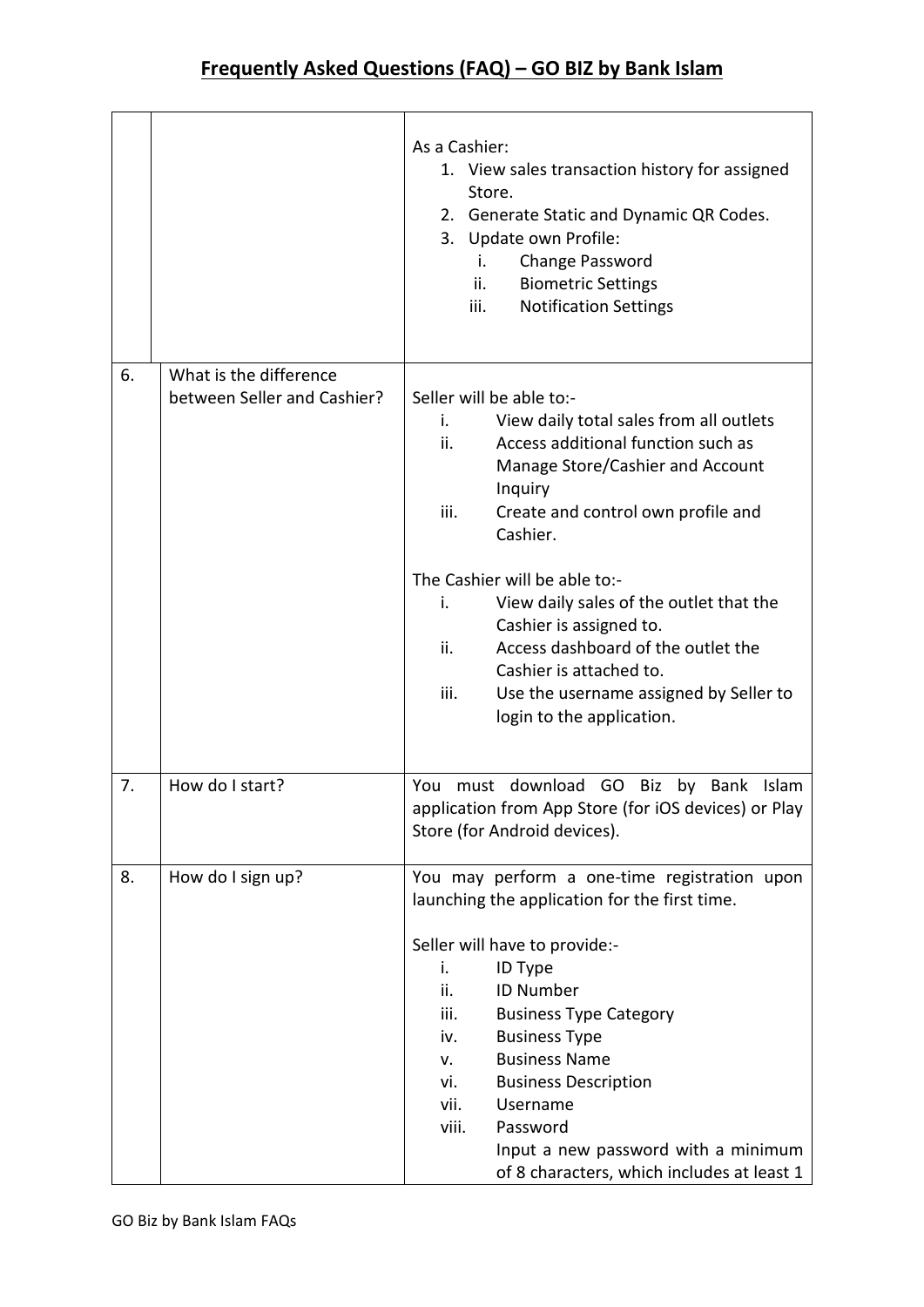|     |                                                                                                                         | special character, 1 capital letter and 1<br>number.<br>Confirm Password<br>ix.<br><b>Email Address</b><br>X.                                                                                                                                                                                                                                                                                                                                                                                                                                                                                                                                                      |
|-----|-------------------------------------------------------------------------------------------------------------------------|--------------------------------------------------------------------------------------------------------------------------------------------------------------------------------------------------------------------------------------------------------------------------------------------------------------------------------------------------------------------------------------------------------------------------------------------------------------------------------------------------------------------------------------------------------------------------------------------------------------------------------------------------------------------|
| 9.  | How do I generate and/or<br>share Static QR code from my<br>mobile device?                                              | i.<br>Launch the GO Biz application on your<br>mobile device and<br>login into your<br>account.<br>ii.<br>Click on 'Static QR Code' icon.<br>iii.<br>Static QR code will be generated and is<br>ready to be scanned by Buyers.<br>iv.<br>To share the Static QR code, you can<br>click on 'Share QR Code' button and<br>share it with Buyer via any phone<br>applications or click on 'Save' button to<br>save it on your mobile device.<br>Upon clicking the 'Save' button, a Static<br>v.<br>QR Code will be downloaded to your<br>mobile device as a picture. You can share<br>the picture with Buyers for them to scan<br>and make payment to your Account(s). |
| 10. | How do I generate a Dynamic<br>QR code from my mobile<br>device??                                                       | You can also check your GO Biz Inbox and<br>transaction history for successful payments made to<br>your account(s) or request the Buyer to show<br>his/her payment status to you.                                                                                                                                                                                                                                                                                                                                                                                                                                                                                  |
| 14. | What happens if the amount<br>transferred was wrong due to<br>either the Seller's /Cashier's<br>or the Buyer's mistake? | If the Buyer is at your premises, kindly settle the<br>dispute with the Buyer directly. Any settlement of<br>discrepancies shall be between you and the Buyer.<br>Both parties are allowed to make settlements based<br>on the arrangement agreed by both parties.<br>If there is a need for further investigation, kindly<br>report this matter to Bank Islam Contact Centre at<br>03 26 900 900 for local calls or email to<br>contactcenter@bankislam.com.my.                                                                                                                                                                                                   |
| 15. | How do I view my transaction<br>history?                                                                                | Launch the GO Biz application on your mobile device<br>and login into your account.<br>As a Seller:<br>i.<br>On the dashboard page, click on the<br>'Transaction' icon.<br>User can choose to filter the transactions<br>ii.<br>by clicking on the 'Filter' icon.<br>User can filter by:-<br>iii.                                                                                                                                                                                                                                                                                                                                                                  |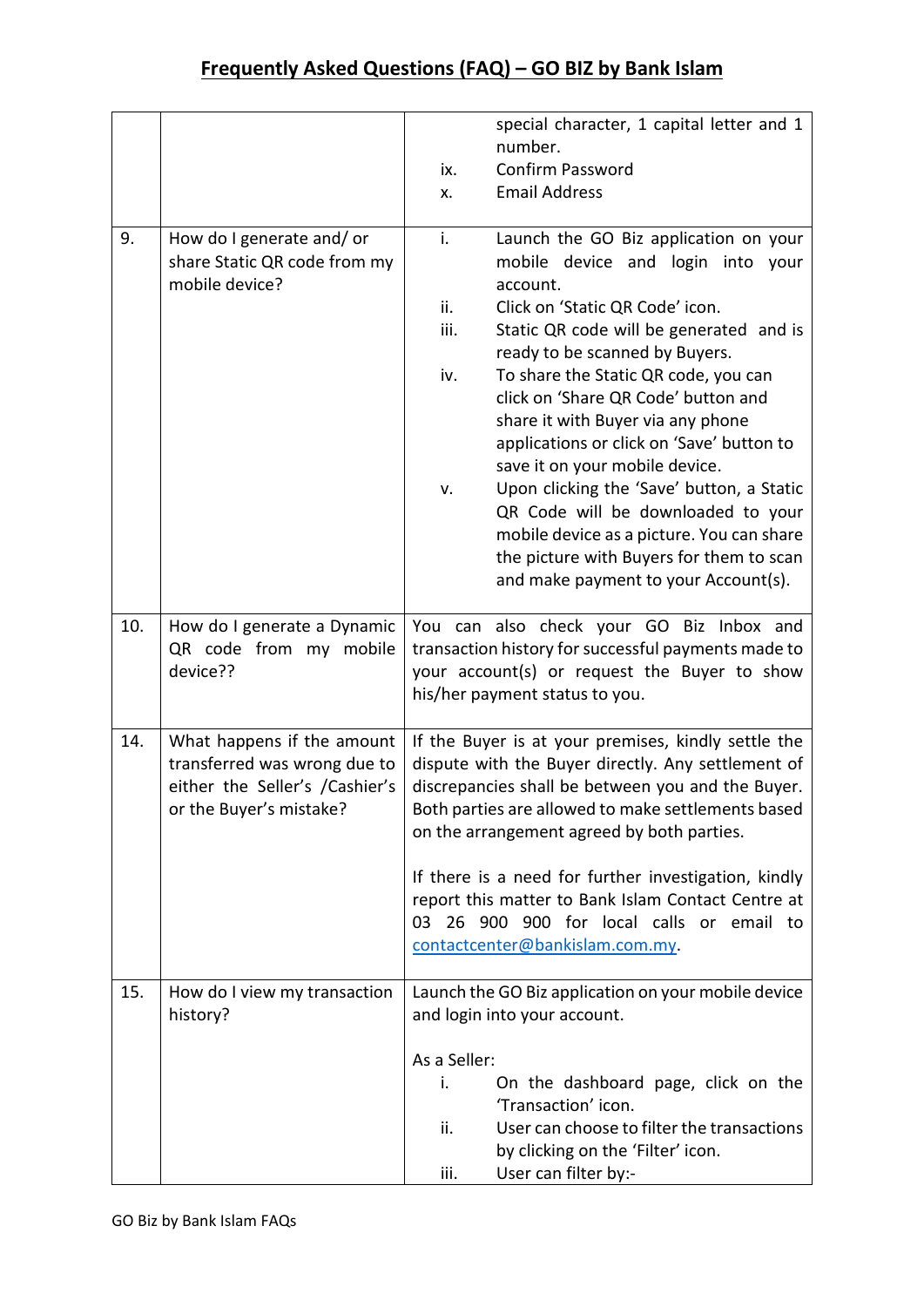|              |                                                                                        | Date range (up to 90 days)<br><b>Transaction status</b><br><b>Store or Cashier</b><br>As a Cashier:<br>On the dashboard page, click on the<br>i.<br>'Transaction' icon.<br>ii.<br>User can choose to filter the transactions<br>by clicking on the 'Filter' icon.<br>iii.<br>User can filter by:-<br>Date range (up to 90 days)<br><b>Transaction status</b><br>Results and summary shown will be based on filters |
|--------------|----------------------------------------------------------------------------------------|--------------------------------------------------------------------------------------------------------------------------------------------------------------------------------------------------------------------------------------------------------------------------------------------------------------------------------------------------------------------------------------------------------------------|
|              |                                                                                        | applied.                                                                                                                                                                                                                                                                                                                                                                                                           |
| <b>LOGIN</b> |                                                                                        |                                                                                                                                                                                                                                                                                                                                                                                                                    |
| 1.           | Do I need to login every time I<br>want to use the application?                        | Yes. You need to re-login by key-in the User ID and<br>password or by using face or fingerprint as there is<br>login expiry on the application.                                                                                                                                                                                                                                                                    |
| 2.           | Can I use the application on<br>the same mobile device for<br>multiple User IDs?       | Yes, you just need to logout from your current<br>access to enable other users to login to his/her GO<br>Biz on the same mobile device.<br>Note: If the mobile device is to be used by various<br>User ID, you should not activate the biometric<br>authentication as it will disable multiple User ID to<br>use this application via that mobile device.                                                          |
| 3.           | What will happen if I enter the<br>wrong<br>password<br>for<br>3<br>consecutive times? | Your User ID will be blocked. To unblock, please call<br>Bank Islam Contact Centre at 03-26 900 900.                                                                                                                                                                                                                                                                                                               |
| 4.           | Can I change my password by<br>using the application?                                  | Yes. You can change your password at Settings ><br>Change Password.                                                                                                                                                                                                                                                                                                                                                |
| 5.           | Can I download Transaction<br>History from the application?                            | Yes. You can download it from the Transaction<br>History tab.                                                                                                                                                                                                                                                                                                                                                      |
| 6.           | What happens if I forgot my<br>password?                                               | As a Seller, you may perform the following steps if<br>you forgot your password:<br>Click 'Forgot Password' tab on the login<br>i.<br>page;<br>ii.<br>Select ID Type from the dropdown menu,<br>input the correct ID value based on the<br>ID Type chosen, and click 'Continue'.                                                                                                                                   |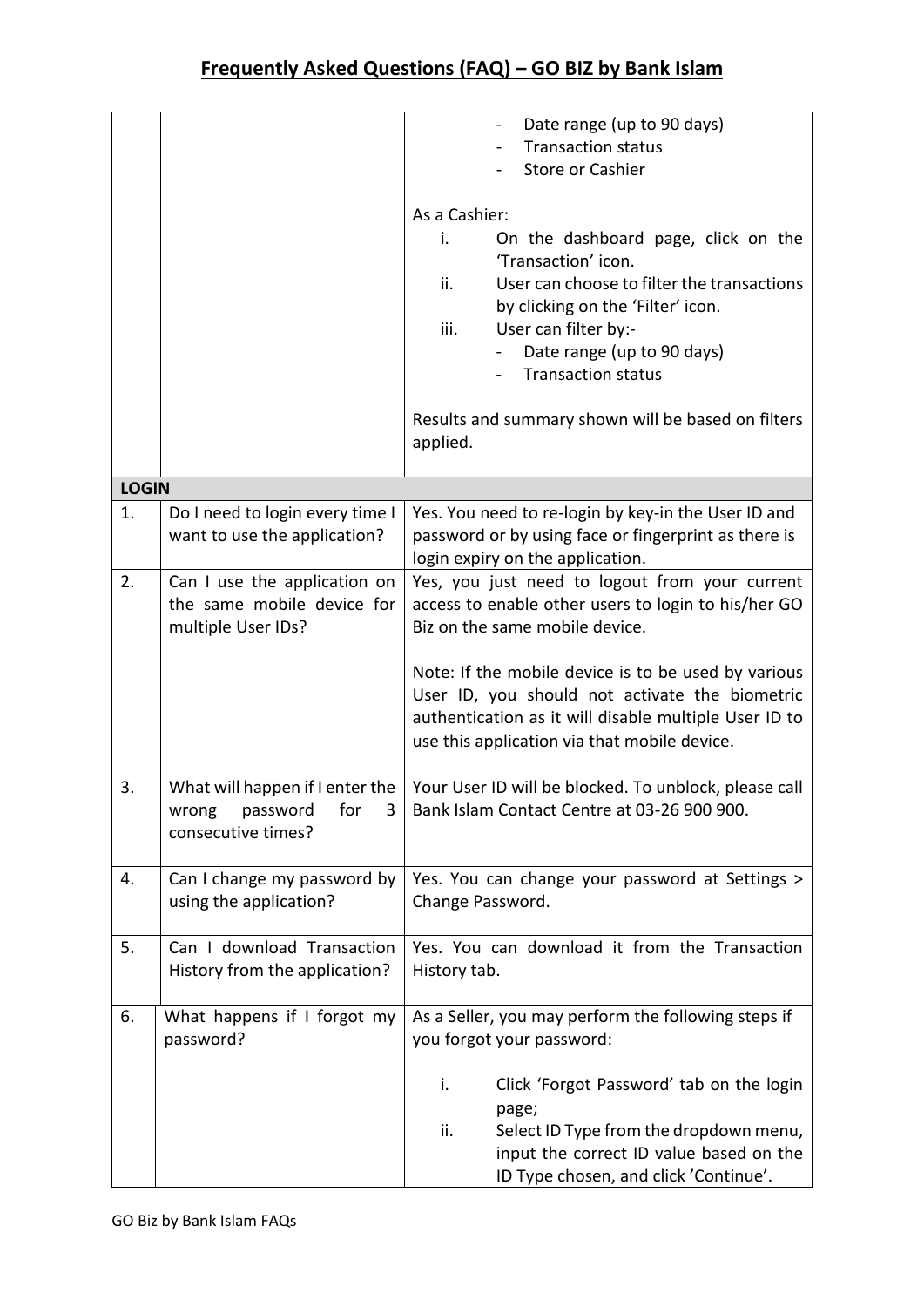|    |                                     | iii.<br>iv.<br>v.                                      | Insert the TAC number received and click<br>'Verify TAC'.<br>Input a new password with a minimum<br>of 8 characters, including at least 1<br>special character, 1 capital letter and 1<br>number.<br>Input the same password again to<br>confirm and click 'Submit'.<br>Upon successful reset password, you can<br>click 'Proceed to Login' to use the new<br>password.<br>For Cashier, if you forgot your password, you have<br>to request Seller to reset the password on your                                                                                                                                          |
|----|-------------------------------------|--------------------------------------------------------|---------------------------------------------------------------------------------------------------------------------------------------------------------------------------------------------------------------------------------------------------------------------------------------------------------------------------------------------------------------------------------------------------------------------------------------------------------------------------------------------------------------------------------------------------------------------------------------------------------------------------|
|    |                                     | steps:                                                 | behalf. Seller is required to perform the following                                                                                                                                                                                                                                                                                                                                                                                                                                                                                                                                                                       |
|    |                                     | i.<br>ii.<br>iii.<br>iv.<br>v.<br>vi.<br>vii.<br>viii. | launch the GO Biz application on mobile<br>device and login into Seller's account.<br>selecting 'Manage Store/Cashier'.<br>Select 'List Cashiers' and click 'Pen' icon<br>next to Cashier name<br>Select 'Reset<br>Password'<br>Click<br>and<br>'Confirm' at the notification pop up.<br>A new temporary password will be sent<br>to the Cashier's email.<br>Cashier to use this password for login.<br>Upon successful login, the Cashier will be<br>forced to change to a new password.<br>Upon the change of password, the<br>Cashier will be logged out and will be<br>able to login again using the new<br>password. |
|    | <b>MANAGE PROFILE - SELLER ONLY</b> |                                                        |                                                                                                                                                                                                                                                                                                                                                                                                                                                                                                                                                                                                                           |
| 1. | How do I manage my profile?         | i.<br>ii.<br>iii.                                      | Launch the GO Biz application on your<br>mobile device and login into your<br>account.<br>Click on 'Settings' icon > Update<br><b>Merchant Profile</b><br>You can change/update information<br>below:-<br>Profile picture<br><b>Business Type Category</b><br><b>Business Type</b><br><b>Business Name</b>                                                                                                                                                                                                                                                                                                                |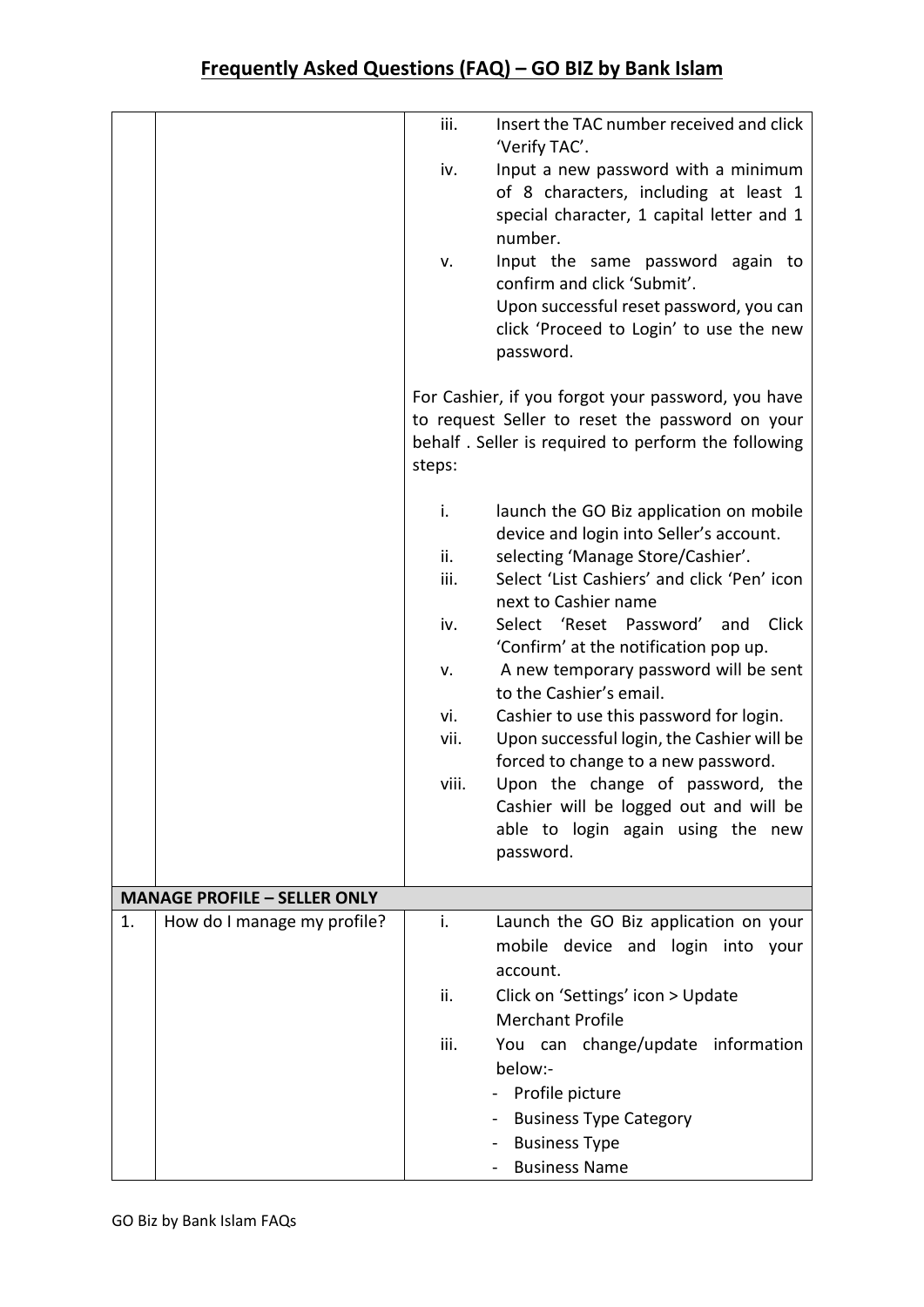|    |                                        | <b>Email Address</b>                            |
|----|----------------------------------------|-------------------------------------------------|
|    |                                        | <b>Business Description</b>                     |
|    |                                        | - Source of Fund                                |
|    |                                        | Upon clicking on the 'Update' button,<br>iv.    |
|    |                                        | TAC will be sent to your registered             |
|    |                                        |                                                 |
|    |                                        | mobile number.                                  |
|    |                                        | Input TAC number and click 'Verify TAC'.<br>v.  |
|    |                                        | Upon successful TAC verification, your<br>vi.   |
|    |                                        | profile will be updated accordingly.            |
|    |                                        |                                                 |
|    | <b>OUTLET MANAGEMENT - SELLER ONLY</b> |                                                 |
| 1. | How do I manage my outlets?            | Launch the GO BIZ application on your mobile    |
|    |                                        | device and login into your account.             |
|    |                                        |                                                 |
|    |                                        | 1. Create New Store:                            |
|    |                                        | i. Click on 'Manage Store/Cashier' icon >       |
|    |                                        | 'Create New Store'.                             |
|    |                                        | ii. You need to provide information below:-     |
|    |                                        | <b>Store Name</b><br>$\mathcal{L}^{\text{max}}$ |
|    |                                        | - Store Location                                |
|    |                                        | <b>Store Account</b><br>$\blacksquare$          |
|    |                                        | iii. Upon clicking on the 'Submit' button,      |
|    |                                        | TAC will be sent to your registered             |
|    |                                        | mobile number.                                  |
|    |                                        | iv. Input TAC number and click 'Verify TAC'.    |
|    |                                        | v. Upon successful TAC verification, your       |
|    |                                        | Store will be set up accordingly.               |
|    |                                        |                                                 |
|    |                                        | 2. List Store:                                  |
|    |                                        | i. Click on 'Manage Store/Cashier' icon >       |
|    |                                        | 'List Store'.                                   |
|    |                                        | ii. A list of stores registered by you will be  |
|    |                                        | displayed in this listing.                      |
|    |                                        |                                                 |
|    |                                        | 3. *Update Store:                               |
|    |                                        | i. Click on 'Pen' icon next to Store name       |
|    |                                        | ii. You will be able to update the following    |
|    |                                        | information:-                                   |
|    |                                        | Store name                                      |
|    |                                        | - Store location                                |
|    |                                        | Store account                                   |
|    |                                        | <b>Status</b>                                   |
|    |                                        | iii. Upon clicking on the 'Submit' button,      |
|    |                                        | TAC will be sent to your registered             |
|    |                                        | mobile number.                                  |
|    |                                        | iv. Input TAC number and click 'Verify TAC'.    |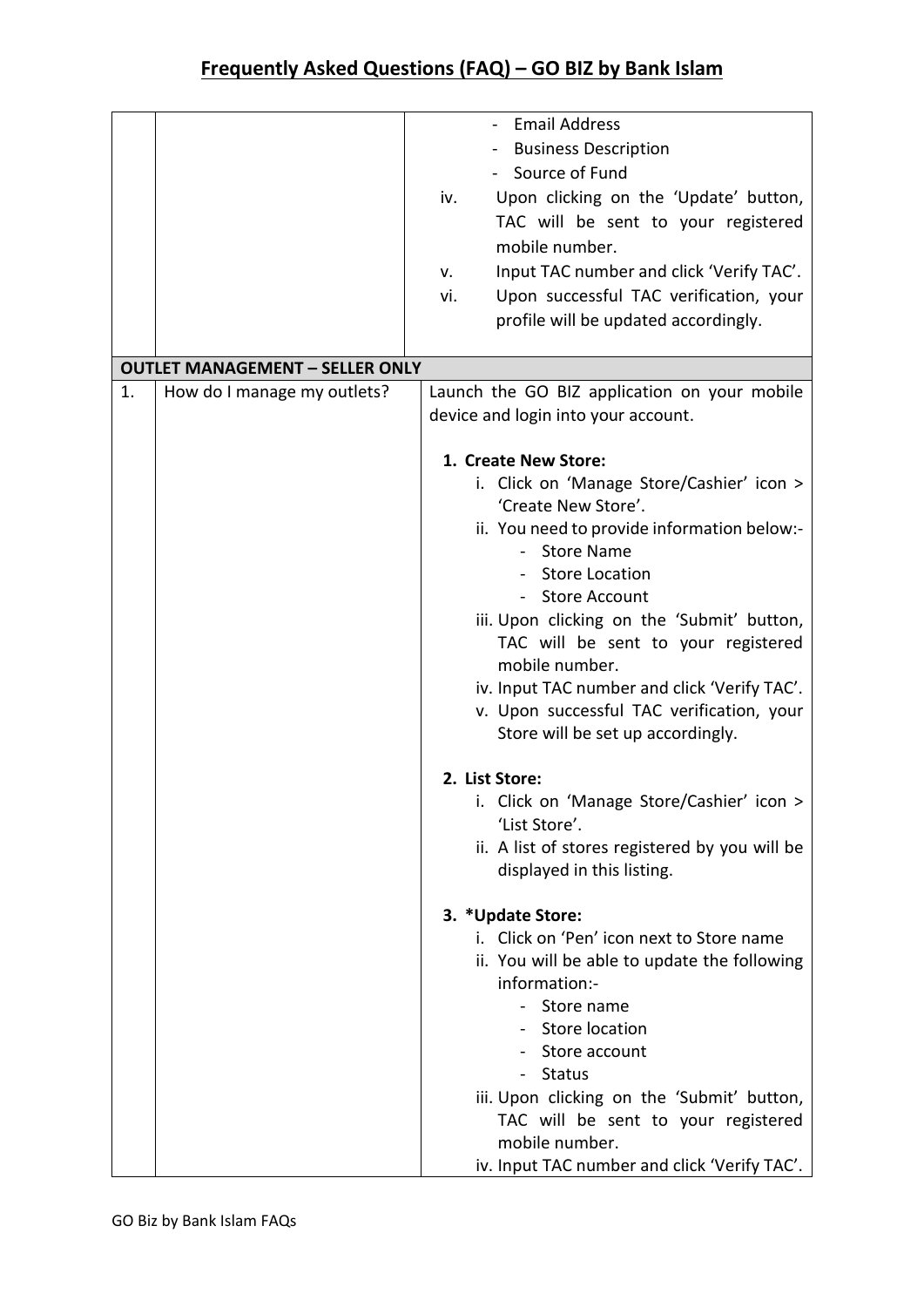|    |                                         | v. Upon successful TAC verification, your         |
|----|-----------------------------------------|---------------------------------------------------|
|    |                                         | Store information will be updated                 |
|    |                                         | accordingly.                                      |
|    |                                         |                                                   |
|    |                                         | 4. *Delete Store:                                 |
|    |                                         | i. Click on 'Trash Can' icon next to 'Store'      |
|    |                                         | name.                                             |
|    |                                         | ii. An overlay screen will appear to confirm      |
|    |                                         | the changes.                                      |
|    |                                         | iii. Click 'Confirm' button to proceed.           |
|    |                                         | iv. Upon confirmation, the store will be          |
|    |                                         | deleted from the list accordingly.                |
|    |                                         |                                                   |
|    |                                         | 5. Switch Store:                                  |
|    |                                         | i. Click on 'Manage Store/Cashier' icon >         |
|    |                                         | 'Switch Store'. The current store(s) will         |
|    |                                         | be shown on the screen.                           |
|    |                                         | ii. Select any store to be set as Default         |
|    |                                         | Store. An overlay screen will appear to           |
|    |                                         | confirm the changes. Click 'Confirm'              |
|    |                                         | button to proceed.                                |
|    |                                         | iii. The Default Store will be updated and        |
|    |                                         | shown in the store list accordingly.              |
|    |                                         |                                                   |
|    |                                         | *Note: You have to perform action in 'List Store' |
|    |                                         | prior proceed with steps in 'Update Store' and/or |
|    |                                         | 'Delete Store'.                                   |
|    |                                         |                                                   |
|    | <b>CASHIER MANAGEMENT - SELLER ONLY</b> |                                                   |
| 1. | How do I manage my Cashiers?            | Launch the GO Biz application on your mobile      |
|    |                                         | device and login into your account.               |
|    |                                         |                                                   |
|    |                                         | 1. Create cashier:                                |
|    |                                         | i. Click on 'Manage Store/Cashier' icon >         |
|    |                                         | 'Create Cashier'                                  |
|    |                                         | ii. You need to provide information below:-       |
|    |                                         | - Cashier name                                    |
|    |                                         | - Username for cashier                            |
|    |                                         |                                                   |
|    |                                         | - Store name which was assigned to                |
|    |                                         | that cashier                                      |
|    |                                         | Cashier's email address                           |
|    |                                         | iii. Click 'Continue' button to proceed. TAC      |
|    |                                         | will be sent to your registered mobile            |
|    |                                         | number                                            |
|    |                                         | iv. Input TAC number and click 'Verify TAC'.      |
|    |                                         | v. Upon successful TAC verification, your         |
|    |                                         | Cashier will be created accordingly. At           |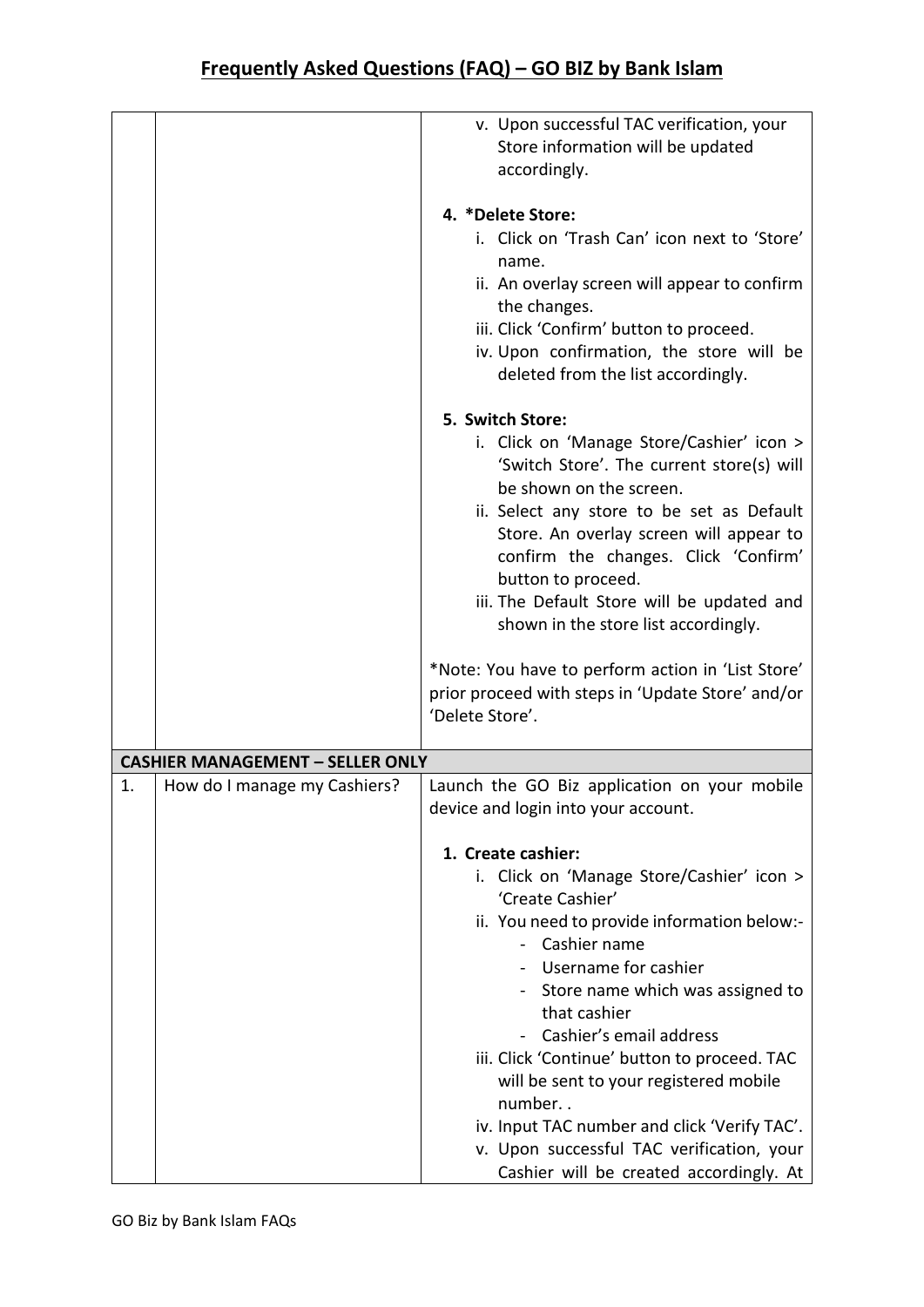| the same time, the system will send a<br>temporary password to the Cashier's<br>email for him/her to perform first time<br>login and reset password. |
|------------------------------------------------------------------------------------------------------------------------------------------------------|
| 2. List cashier:                                                                                                                                     |
| i. Click on 'Settings' icon > 'Manage<br>Store/Cashiers' > 'List Cashiers'.                                                                          |
| ii. A list of registered cashiers will be                                                                                                            |
| displayed on the list.                                                                                                                               |
| 3. *Update cashier:                                                                                                                                  |
| Cashier's status - Active:                                                                                                                           |
| i. Click the 'Pen' icon next to Cashier                                                                                                              |
| name.                                                                                                                                                |
| ii. You will be able to update the following<br>information:-                                                                                        |
| Cashier name                                                                                                                                         |
| Store name                                                                                                                                           |
| <b>Email address</b>                                                                                                                                 |
| iii. Click 'Update' if to change Cashier's                                                                                                           |
| information / Click 'Reset Password' if                                                                                                              |
| to reset Cashier's password.<br>iv. Input TAC number and click 'Verify TAC'.                                                                         |
| v. Upon successful TAC verification, your                                                                                                            |
| Cashier's information will be updated                                                                                                                |
| accordingly or /the cashier will receive                                                                                                             |
| an email with the default login                                                                                                                      |
| password for password reset. Click<br>'Confirm' button to proceed.                                                                                   |
|                                                                                                                                                      |
| Cashier's status - Inactive:                                                                                                                         |
| Click the 'Pen' icon next to Cashier<br>i.<br>login name.                                                                                            |
| ii.<br>You will be able to update the                                                                                                                |
| following information:                                                                                                                               |
| Cashier name                                                                                                                                         |
| Store name                                                                                                                                           |
| <b>Email address</b>                                                                                                                                 |
| iii.<br>Click 'Update' if to change Cashier's<br>information or click 'Resend Password'                                                              |
| if to resend password to Cashier's                                                                                                                   |
| email.                                                                                                                                               |
| Input TAC number and click 'Verify<br>iv.                                                                                                            |
| TAC'                                                                                                                                                 |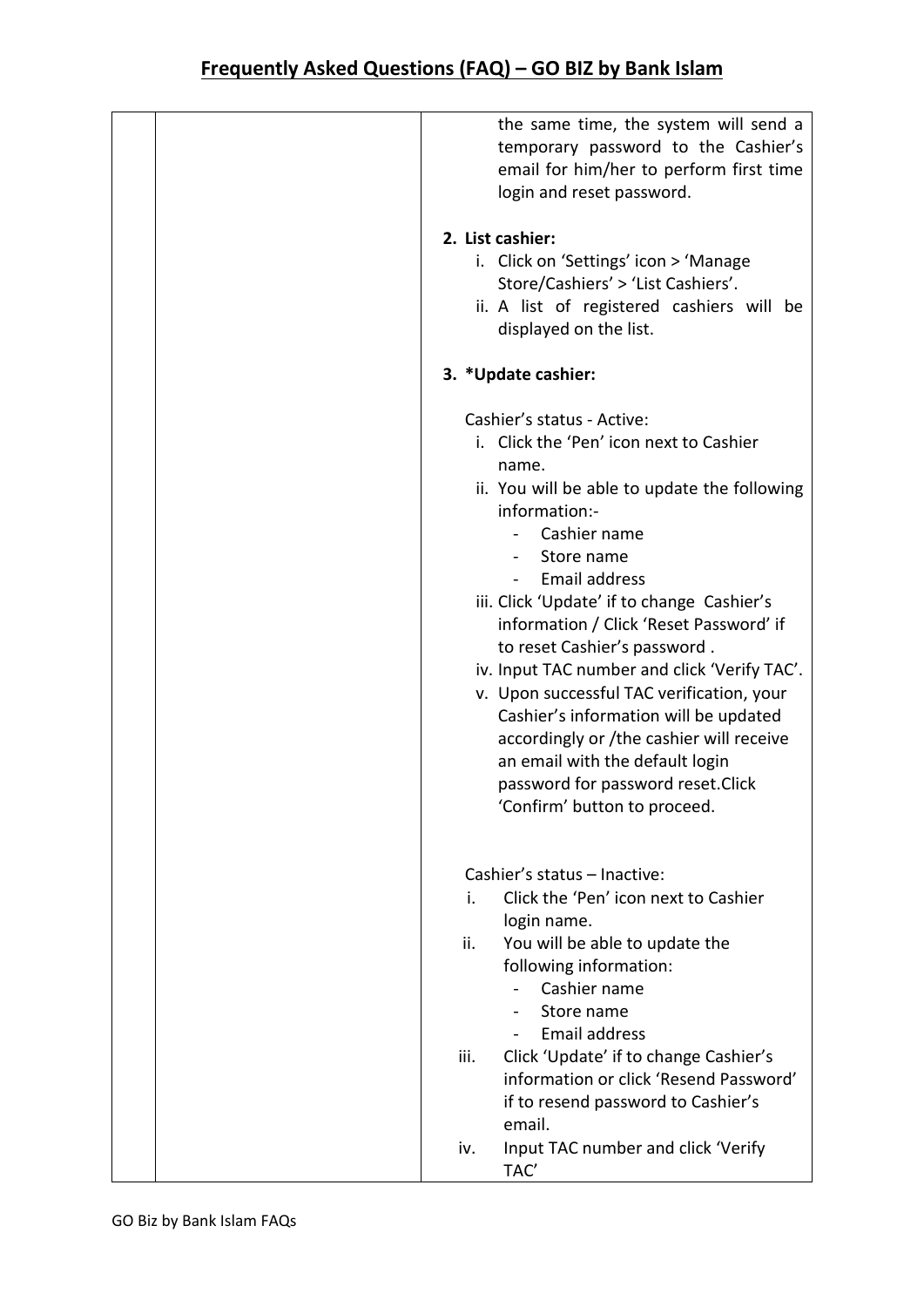|               |                                             | Upon successful TAC verification, your<br>v.<br>Cashier's information will be updated<br>accordingly or/ the system will resend<br>a temporary password to the Cashier's<br>email for him/her to perform first time<br>login and reset password.<br>Click 'Confirm' button to proceed.<br>vi.<br>4. *Delete cashier:<br>Click on 'Trash Can' icon next to<br>i.<br>Cashier name.<br>ii. An overlay screen will appear to<br>confirm the changes.<br>iii. Click 'Confirm' button to proceed.<br>iv. Upon confirmation, the Cashier will be<br>deleted from the list accordingly. |
|---------------|---------------------------------------------|---------------------------------------------------------------------------------------------------------------------------------------------------------------------------------------------------------------------------------------------------------------------------------------------------------------------------------------------------------------------------------------------------------------------------------------------------------------------------------------------------------------------------------------------------------------------------------|
|               |                                             | *Note: You have to perform action in 'List Cashier'<br>prior proceed with steps in 'Update Cashier'<br>and/or 'Delete Cashier'.                                                                                                                                                                                                                                                                                                                                                                                                                                                 |
| <b>OTHERS</b> |                                             |                                                                                                                                                                                                                                                                                                                                                                                                                                                                                                                                                                                 |
| 1.            | Is the application system<br>secure?        | A variety of security functions are in place to<br>ensure a high level of security:-                                                                                                                                                                                                                                                                                                                                                                                                                                                                                            |
|               |                                             | by strict<br>1. Access<br>is protected<br>sign-in<br>procedures.<br>2. Only one login session is allowed for same<br>mobile device at a time.<br>3. Sensitive data such as passwords<br>or<br>transaction information will be transmitted<br>via SSL, TLS1.2, and HTTPS secure protocols.<br>4. Confidential account information is not<br>stored on the device.                                                                                                                                                                                                                |
| 2.            | What happens if I lose my mobile<br>device? | Other individuals cannot access the application<br>without your User ID and password or face or<br>fingerprint                                                                                                                                                                                                                                                                                                                                                                                                                                                                  |
|               |                                             | For security reasons, you are not advised to<br>store/keep any account information e.g. User ID,<br>password etc.in your mobile devices.                                                                                                                                                                                                                                                                                                                                                                                                                                        |
|               |                                             | If your log-in credentials has been compromised,<br>please contact Bank Islam Contact Centre at 03-<br>26 900 900 immediately.                                                                                                                                                                                                                                                                                                                                                                                                                                                  |